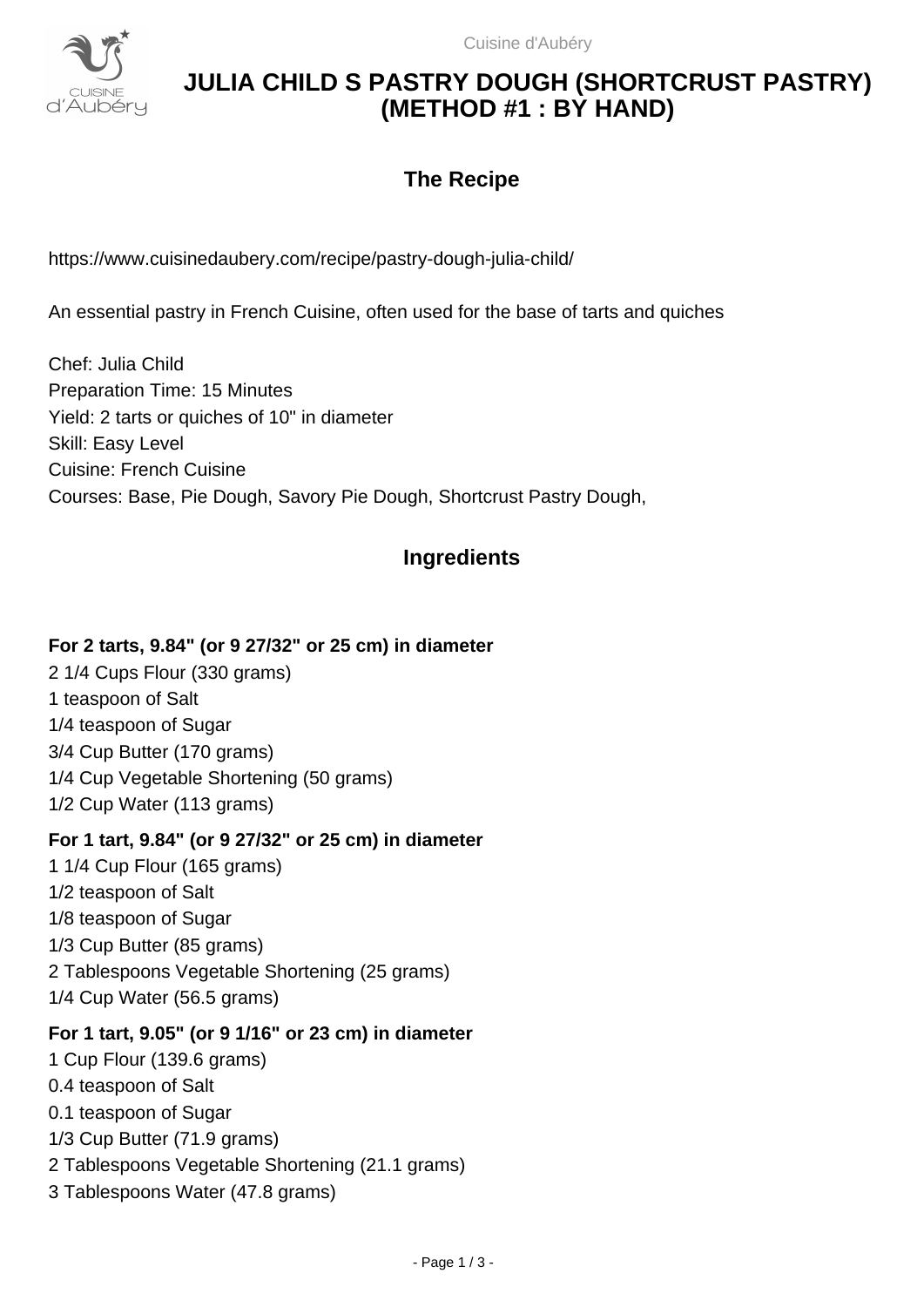

# **JULIA CHILD S PASTRY DOUGH (SHORTCRUST PASTRY) (METHOD #1 : BY HAND)**

## **For 1 tart, 7.87" (or 7 7/8" or 20 cm) in diameter**

- 3/4 Cup Flour (105.6 grams)
- 0.3 teaspoon of Salt
- 0.08 teaspoon of Sugar
- 4 Tablespoons Butter (54.4 grams)
- 1 Tablespoon Vegetable Shortening (16 grams)
- 3 Tablespoons Water (36.1 grams)

## **Steps**

1. Dice the Butter (3/4 Cup or 170 g)

2. Do not let it melt or even soften : Julia Child mentions that the Butter (3/4 Cup or 170 g) must be cold : "you must train yourself to work rapidly"

3. If the Butter is too soft as you can see on the photo, place it in the fridge and wait 30 minutes before even starting the recipe

4. In the original recipe, Julia mentions Vegetable Shortening : I wrote the ingredient to stay faithful to Julia's recipe, however I don't add it at home

5. In a bowl, place : the Flour (2 1/4 Cups or 330 g), the Salt (1 teaspoon), the Sugar (1/4 teaspoon), the Butter (3/4 Cup or 170 g) et the Vegetable Shortening (1/4 Cup or 50 g) (or butter as a substiture)

### **Hand mixing**

6. Rub the flour and the fat together between the tips of your fingers until the fat is broken into small pieces

7. After a few minutes, you may observe lumps, but they will disappear after adding water later

### **L'eau**

8. For the Water, be aware that the quantity (1/2 Cup or 113 g) is not the right amount every time : depending on the humidity of the flour and the temperature of the room, you will need more or less. So, do not add the water at once but one tablespoon at a time

9. Gradually add the Water, mix by hand and stop adding when you can gather the dough with your hands into a mass.The dough is done when it has begun to mass. Proceed to "Frasage" (blending)

### **Frasage (blending)**

10. Frasage will ensure that the dough reaches the right consistency, this is an important step! 11. Place the dough on a board, and with the heel of one hand, press the dough, away from you in a firm smear. Gather the dough again into a mass and repeat the "frasage" : Do this several times

### **Rolling out the dough**

12. To roll out the dough, I place the dough between two silicon mats or 2 pieces of parchment paper, and I roll out